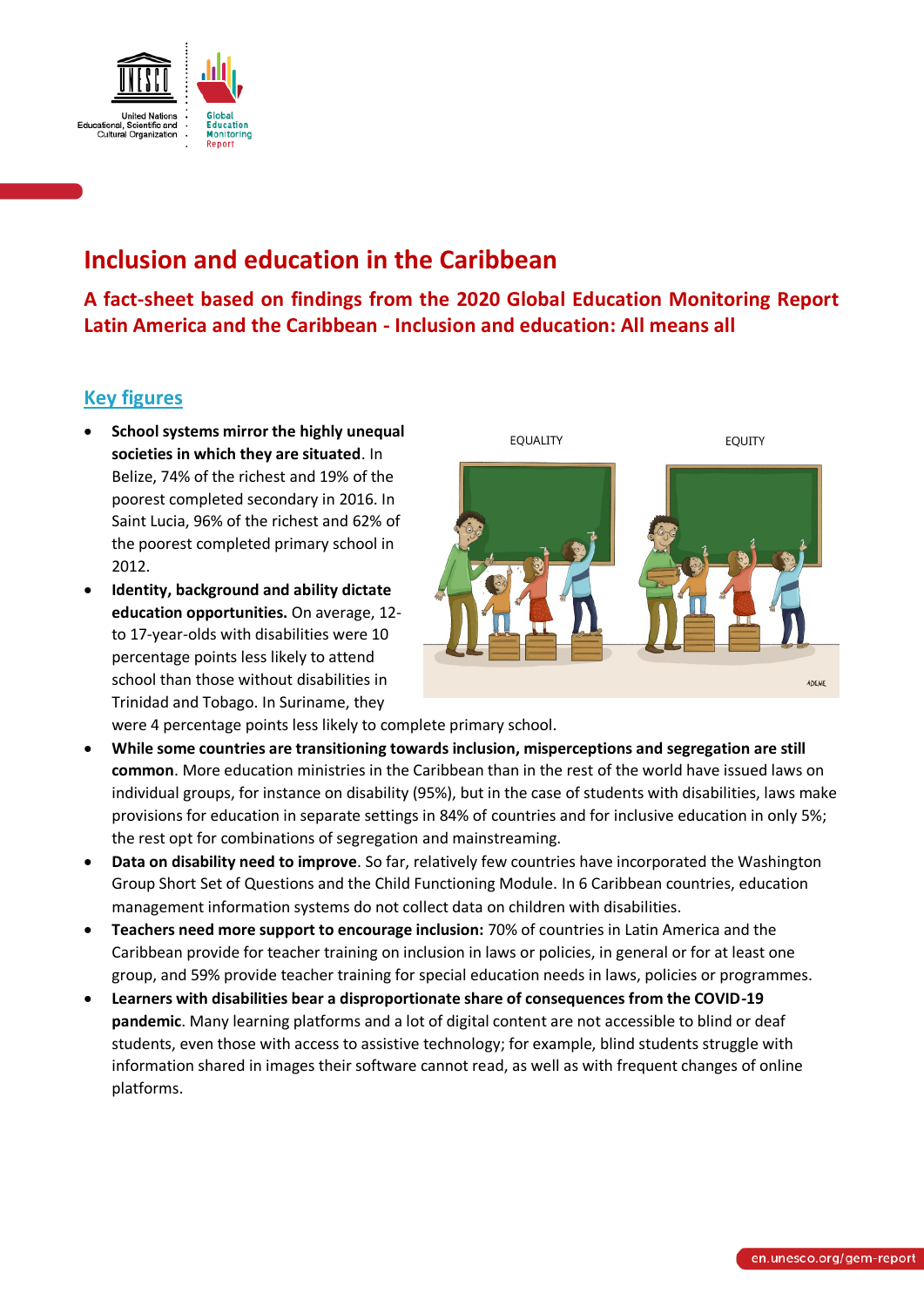### **Laws and policies**

- The right to non-discrimination in education is enshrined in eight international conventions. Only four countries Caribbean (Aruba, Curaçao, Dominica and Saint Martin) have ratified all these conventions).
- Jamaica, the first signatory of the Convention on the Rights of Persons with Disabilities (CRPD), approved its Disability Act in 2014, which states that no education institution shall deny enrolment to a person with disabilities.
- Most countries in the Caribbean regulate (82%) education provision for persons with disabilities in their education law or Act. In 14% of countries, the provision is regulated in a dedicated disability law. Governments sometimes equivocate on the extent to which inclusion laws commit them to include students with disabilities in mainstream schools.
- All countries in the Caribbean but one (95%) have a regulation under the Ministry of Education that promotes the inclusion in education of persons with disabilities. But only 64% of countries have laws that regulate the inclusion of persons with disabilities in education by other ministries.
- Education ministries implement policies that target students with disabilities in about one-fourth of the countries in the Caribbean a smaller share than in Latin America or at the global level.
- Policies targeting students with disabilities are not necessarily inclusive. In Grenada, the Special Education Desk focuses on 'pulling slow children out of the regular schools, giving them one-on-one attention, and then reincorporating them into the regular classroom.
- While some countries have transitioning towards inclusive education systems, most of the countries in Latin America and the Caribbean continue to educate children with disabilities in multiple settings. Less than one in four countries' laws and policies promote inclusive settings.
- Early identification is vital in meeting individual learning needs. In Belize, teachers advise head teachers to place students they consider as having 'exceptional learning needs' on a referral list for itinerant resource officer assessment. But as officers visit each school infrequently, many children wait months to be assessed. Officers help teachers develop individualized education plans adapted to learning needs and support school placement of children not in school.
- In Saint Vincent and the Grenadines, under the 2005 Education Act, the education minister refers children whom the chief education officer identifies as having learning difficulties to medical, education and social services for treatment or assistance.
- Weak implementation of laws and policies hinders inclusion. Challenges include inadequate resources, late or insufficient identification of needs, inadequate teacher training, inaccessible infrastructure and lack of assistive technology.

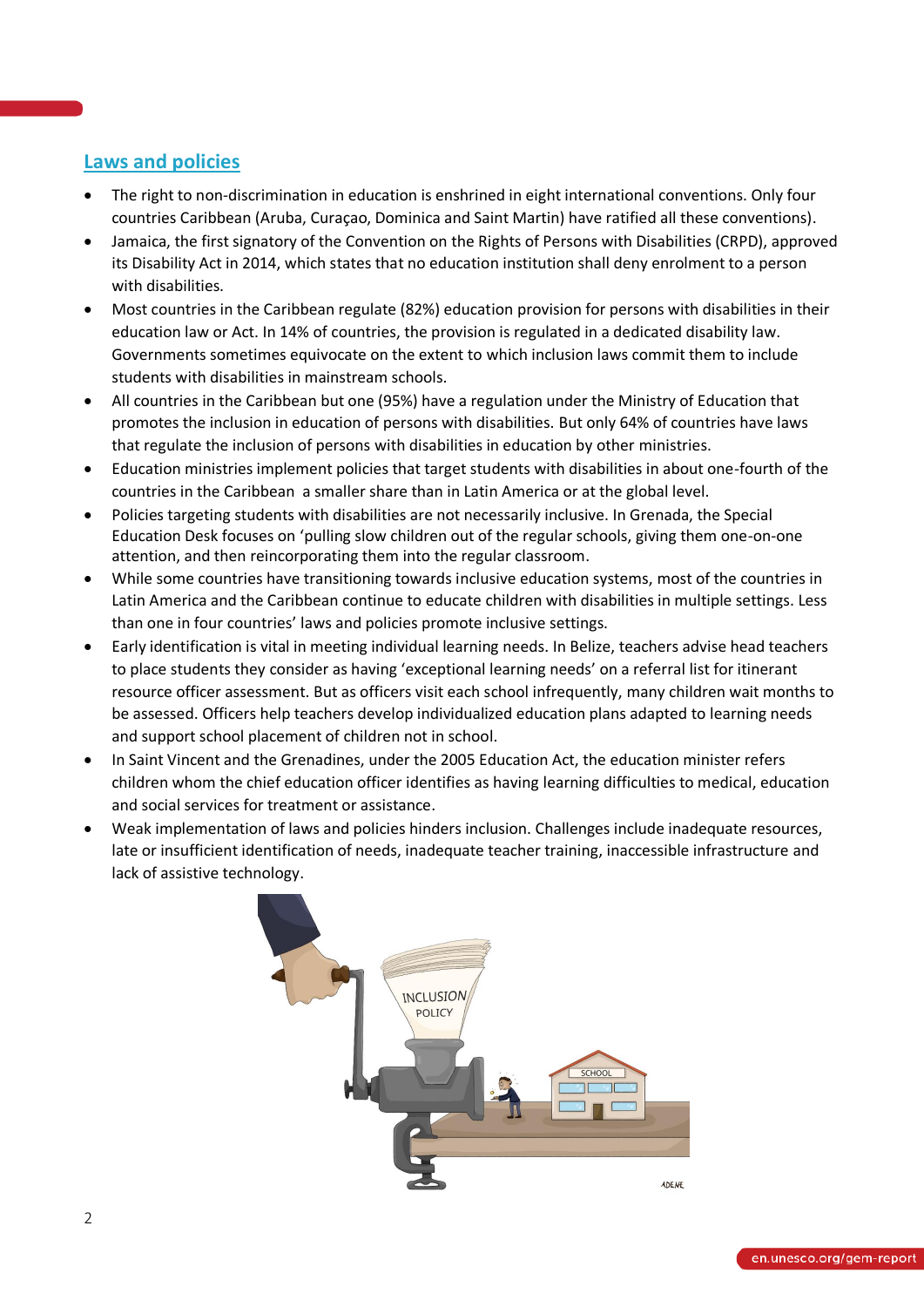### **Data**

- Greater efforts are needed to collect data on those that are left behind. Households surveys and learning assessments provide background information to disaggregate key education indicators.
- Surveys are key for disaggregating education indicators by individual characteristics but only 4 in 21 countries in the Caribbean have had a publicly available household survey since 2015: Belize (2015–16 MICS), the Dominican Republic (2018 National Continuous Labour Force Survey), Haiti (2017 Demographic and Health Survey) and Suriname (2018 MICS). Cuba and the Dominican Republic conducted surveys in 2019 and their data are being processed, while plans for surveys in Jamaica, Saint Lucia, and Trinidad and Tobago have been put on hold due to COVID-19.
- The Caribbean has not participated widely in recent large cross-national learning assessments. Only the Dominican Republican took part in PISA 2018. Aruba was included in the Fourth Regional Comparative and Explanatory Study, best known as ERCE 2019 after its Spanish acronym.
- Obtaining comparable data on disability has been a challenge, although some progress has been made recently. Suriname included in its MICS survey the Washington Group Short Set of Questions and the Child Functioning Module, which are consistent with a social rather than medical model of disability.
- Data on some vulnerable communities are difficult to put together. In 2020, governments in Latin America and the Caribbean reported 5.2 million Venezuelan migrants, refugees and asylum seekers. Of those, about 80,000 are in the non-Spanish-speaking Caribbean countries of Aruba, Curaçao, Guyana, and Trinidad and Tobago. While this is a fraction of what other countries in the region have received, the number is huge in relative terms; for instance, the 17,000 migrants and refugees in Aruba represent 15% of the population. The true figures are likely higher, as many government sources account only for Venezuelans with regular status.

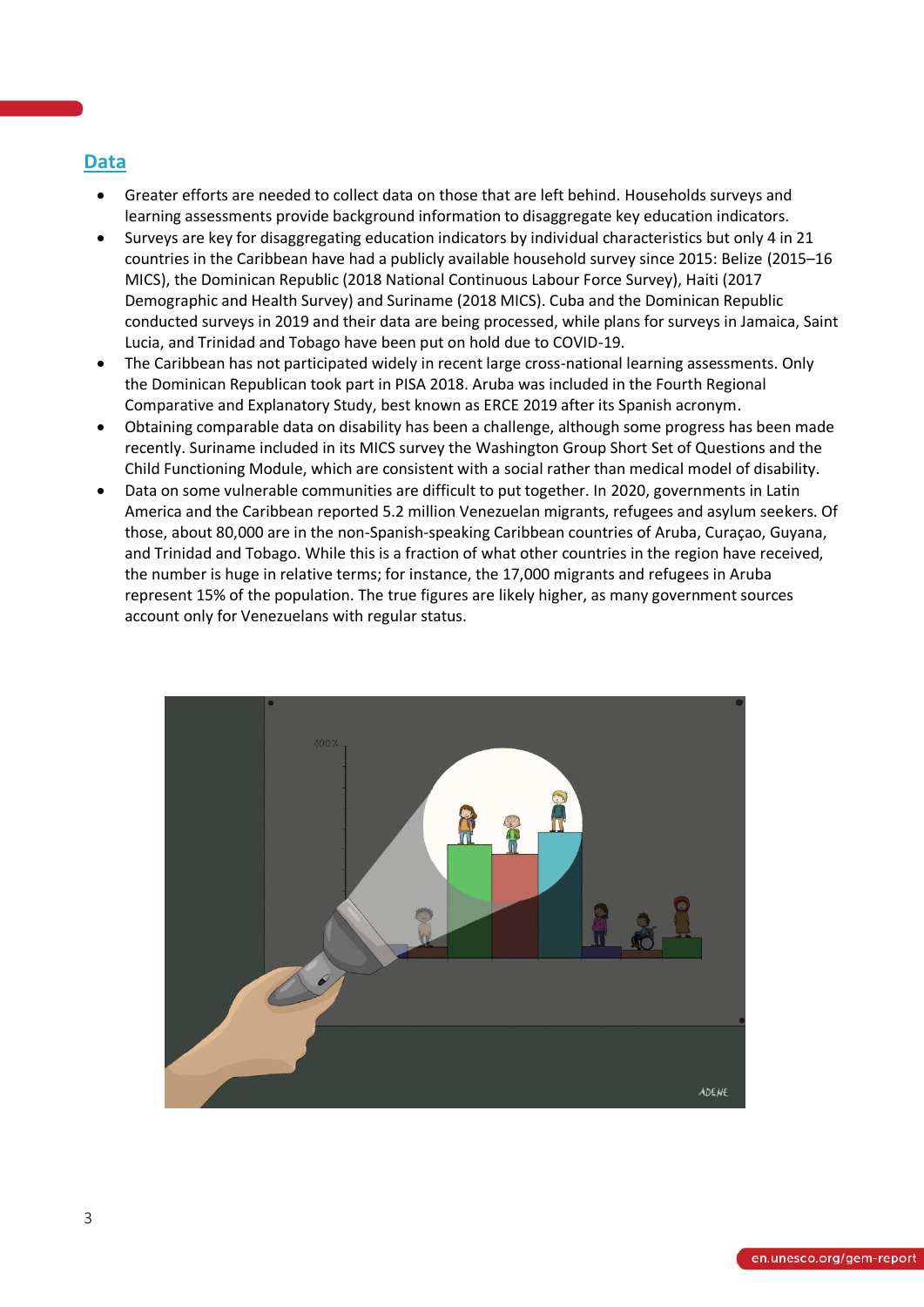# **Governance and financing**

- Latin America and the Caribbean has prioritized spending in education. Education expenditure as a percentage of GDP in the region increased from 3.9% in 2000 to 5.6% in 2017, the highest for all regions. The share of education in public expenditure rose from 13.1% in 2002 to 16.5% in 2017. Belize and Monserrat spend at least 7% of GDP on education and featured among the top 10 countries worldwide in terms of this benchmark.
- Equity and inclusion require targeting resources to disadvantaged schools, regions and students in need, including their families. In many cases, however, at-risk students do not receive the resources they need. In Suriname, public schools charge annual fees of US\$4 per student. Religious schools previously charged the same rate, but they introduced a US\$35 fee per student in 2018. Indigenous and Afro-descendant parents from the interior, where schools are few in number, could face a disproportionate burden depending on the kind of school available in their community.
- Financing disability-inclusive education presents policymakers with a challenge. A twin-track approach to financing may be needed, that addresses exclusion from general programmes, while introducing targeted programmes.
- Several countries offer financial support to help mainstream students with disabilities.
	- o In Trinidad and Tobago, the Ministry of Education Student Support Service coordinates a programme that assigns specialized aides to primary schools within each education district and offers financial support for students with disabilities enrolled in pre-primary, primary and lower secondary schools.
	- $\circ$  In Cuba, a transition plan is designed for each student going from a special to a mainstream school, with tasks for schools, families and communities.
- Coordination and collaboration help build inclusive education systems. Cooperation and coordination are essential, whether within the education system (from early childhood to adult education), across sectors (for example, between education, health and social protection entities), across government levels (from central to local) or between government and non-state institutions (such as civil society and the private sector).
- In Jamaica, the Ministry of Education, Youth and Information deployed one Regional Special Needs Coordinator to each of the seven regions to help schools cater for students with disabilities.

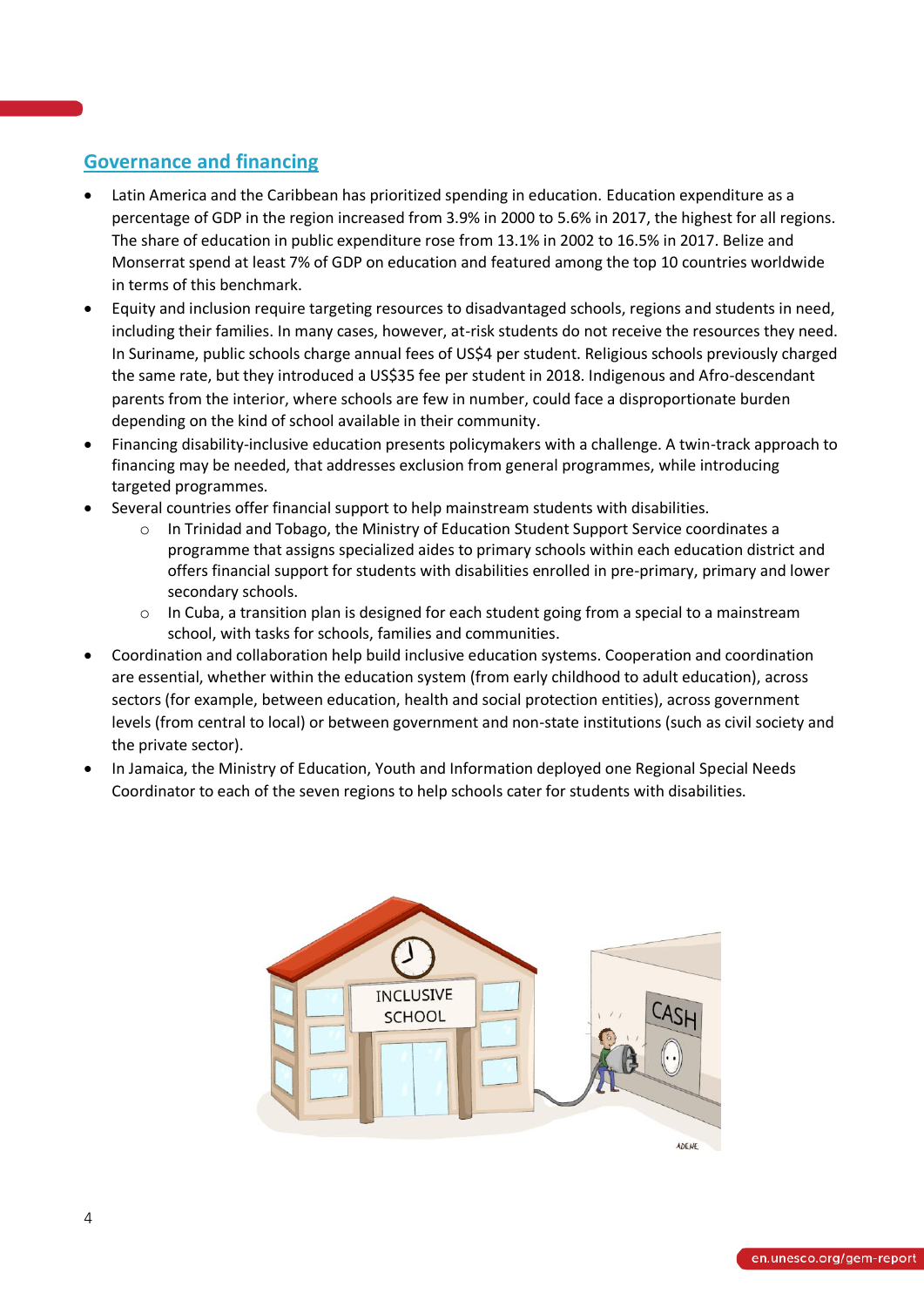# **Curriculum and textbooks**

- In Latin America and the Caribbean, several countries have made curriculum accessibility a priority in their efforts to achieve inclusion.
- People of any identity should be able to recognize themselves endowed with value in curricula and textbooks.
- Gender norms can lead to detrimental education outcomes. In the Caribbean, boys' dropout is a major concern. A study conducted in eastern Caribbean countries revealed that boys dropped out of school at a rate (32%) twice that of girls (15%) between grades 7 and 11.



- In 2016, Jamaica combined the extension of secondary education from five to seven years with a new approach called Alternative Pathways to Secondary Education. Based on their results at the end of primary school in grade 6, students are assigned into three pathways. The second pathway is a two-year transition programme supporting students, often boys, with additional tailored instruction, offering them an opportunity to move to the first pathway at the end of grade 8. However, top-ranked schools do not receive students who are in the second or third pathways.
- In some countries, adaptation to children's first language has been insufficient. In Anguilla, initiatives for the growing Spanish-speaking community support English as a second language in primary but not secondary school. In Suriname, the latest curriculum reintroduces multilingualism, incorporating 10 languages, of which 2 belong to Afrodescendant communities and 4 to indigenous peoples. Translations of key words, simple sentences, songs and poems are provided in a teacher guide that also includes audio recordings to support the right pronunciation. But Dutch continues to be the language of instruction, while special 'multilingual lessons' of half an hour per week are devoted to learning short sentences and songs in the languages represented in the classroom.
- In 2017, Jamaica launched a special needs curriculum, with the support of UNICEF, focused on students with moderate to profound intellectual learning disabilities. It includes an assessment component and developmental guidelines to help teachers provide education services tailored to every student's needs.

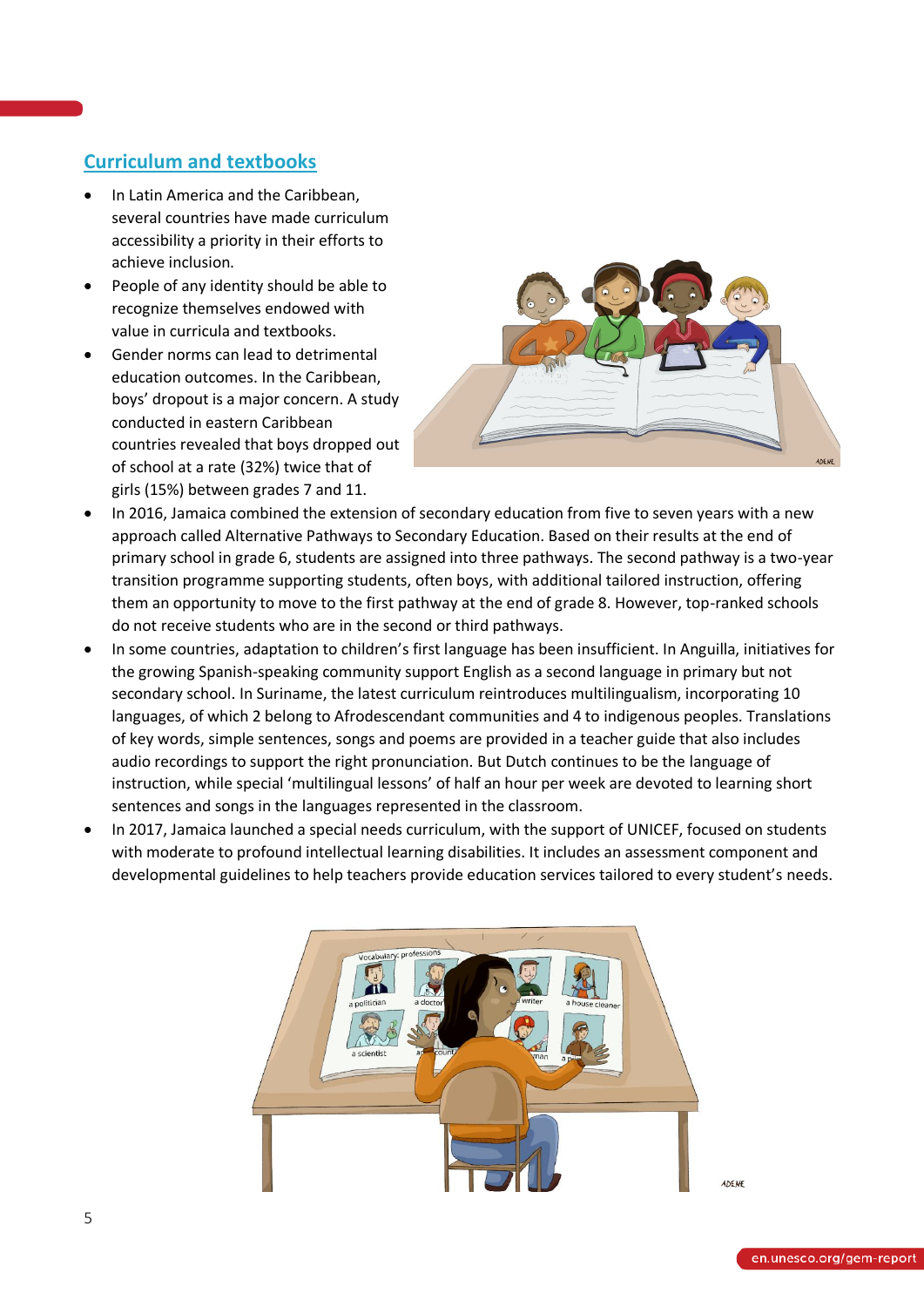# **Teachers**

- Inclusive education involves ensuring that all teachers are prepared to teach students of varied backgrounds, abilities and identities. Many teachers lack adequate initial education and are not well prepared for inclusive teaching.
- In the Caribbean, teacher training tends not to be in the framework of inclusive education. In the Bahamas, the disability law requires special education to become compulsory in the teacher training curriculum.
- Teachers tend to have positive attitudes towards inclusion but also doubts about its feasibility. In Grenada and in Saint Vincent and the Grenadines,



some teachers look down on low-performing students in secondary education because access used to be restricted to academically inclined students.

- In Belize, where English is the official language of instruction, some teachers hold negative views of northern Belizean Spanish, but most multilingual teachers of Spanish tend to show positive attitudes towards language mixing. Many consider codeswitching a potential instructional resource.
- Indifference to teaching students with disabilities can come from teachers feeling ill-equipped to meet their needs. Teachers in Trinidad and Tobago have ambivalent attitudes towards teaching children with disabilities, possibly as a result of a lack of resources in schools.
- Training is needed to address gender and diversity. In Grenada and in Saint Kitts and Nevis, teachers are ill equipped to intervene to stop bullying related to sexual orientation and gender identity and expression, especially since laws criminalize same-sex sexual relations.
- Isolation and challenging living conditions affect rural teacher turnover. In Suriname, despite a 50% salary increase, few teachers are willing to work in remote interior areas, although novice teachers are expected to take up such positions for at least three to five years before they can work in the capital.

# **Schools**

- School culture often falls short of inclusive ideas. Students viewed as different from the majority are more likely to be bullied by their peers or by teachers. Antigua and Barbuda, the Bahamas, Dominica, Guyana, Saint Lucia and Suriname still practice corporal punishment.
- Caribbean countries have taken steps to remove physical barriers in education but facilities remain inadequate in many places. In Jamaica, for example, a survey of 41 primary and 43 secondary schools, representing 10% of schools in the country, concluded that 24% had ramps and only 11% had accessible bathrooms.
- Not all who need it have access to assistive technology. The share of those with hearing impairments who have access to assistive technology is less than 10% in Haiti. In Antigua and



Barbuda the gap in internet use by disability status is over 40 percentage points.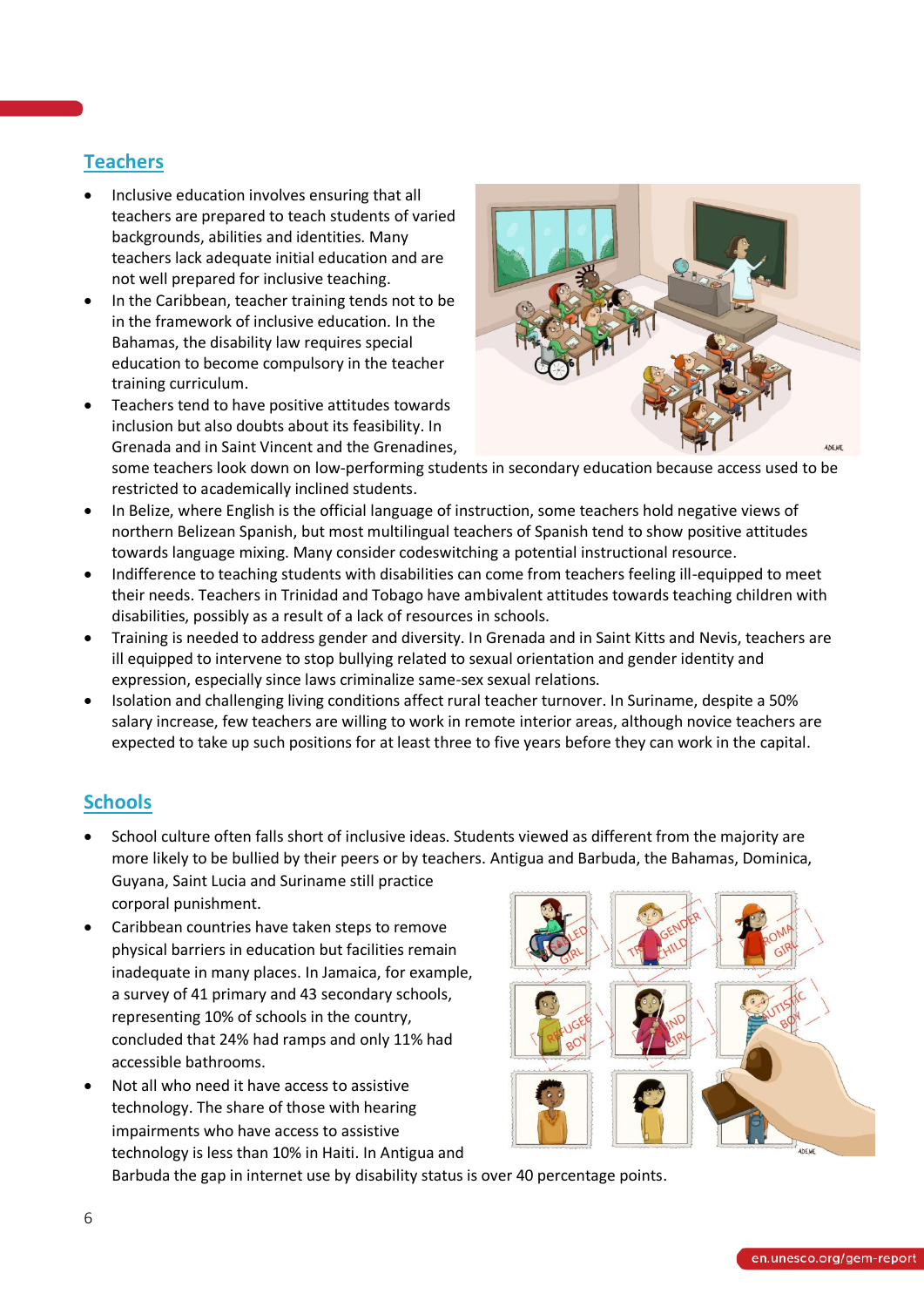### **Communities, parents and students**

- Students, parents and communities can drive, but also, resist inclusive education. In English-speaking Caribbean countries, where boys lag behind, while some countries enhance segregation by setting up single-sex classrooms, others develop gender-based literacy manuals for primary school.
- Parents and communities may hold discriminatory beliefs about disability. In Jamaica, some parents of children with disabilities support their education even if it involves personal and economic sacrifices, but others may obstruct their children's progress, hiding them from the public eye because of doubts about whether they can function in society.
- Positive peer attitudes are important for the success of inclusive education. In Barbados, where less than half of students reported having a friend with a disability, those with either a personal friend or a friend at school with a disability had more positive attitudes.
- Community support helps include people on the move. In Guyana, non-government partners, in collaboration with local education authorities, mobilized volunteers to run a community-based initiative teaching English as a second language to Venezuelan children. In Trinidad and Tobago, where



access to school for refugee and migrant children is not guaranteed, non-government organizations provide accredited education through online and in-person support.

• Disabled people's organizations (DPOs) and civil society organizations have played a central role in overcoming barriers to inclusion. In Suriname, faith-based organizations carry out in-service training during holidays for teachers working in the interior, taking advantage of teachers' return to coastal cities so as to avoid high transport and accommodation costs.

### **Covid-19 and inclusion in education**

- Latin America and the Caribbean has the highest overall potential student population reach in distance learning (91%), well above global average (69%). Radio, television, social networks and learning platforms have been used widely to ensure learning continuity.
	- o In Belize, several radio stations have broadcast education content.
	- o Guyana has three types of radio programmes, including interactive instruction in mathematics for grades 1 to 3.
- The Caribbean Examinations Council's CXC e-Learning Hub provides resources adapted to different student learning styles along with technology to create virtual classrooms.
- Governments have made efforts to target interventions to disadvantaged learners while others have tried to ensure universal access to devices. In the Cayman Islands, a partnership between the government and a non-profit organization has supported provision of laptops to all public-school students.
- Some teachers had never taught remotely before the pandemic and require learning on how to use technology. In Haiti, as part of a US\$7 million Global Partnership for Education grant, training for 15,000 teachers is being provided to support remote learning.

ADENE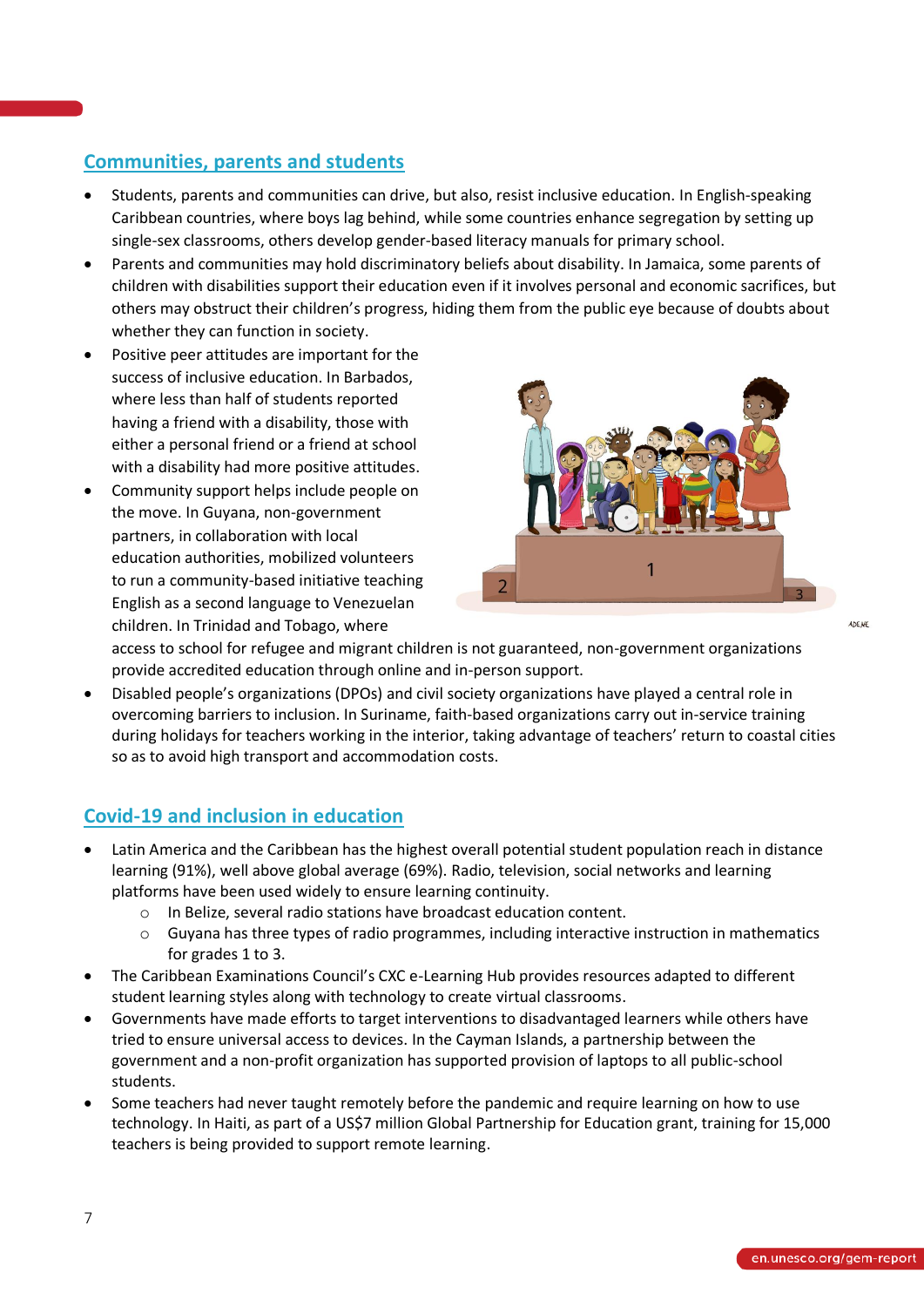### **Recommendations**

- **1. Widen the understanding of inclusive education: It should include all learners, regardless of identity, background or ability.** Although 60% of countries in the Latin America and the Caribbean have a definition of inclusive education, only 64% of those definitions cover multiple marginalized groups. Inclusive education is not about setting up a department of inclusive education. Rather, it is about not discriminating against anyone, not rejecting anyone, making all reasonable accommodations to cater for diverse needs.
- **2. Target financing to those left behind. There is no inclusion while millions lack access to education.**  Governments need to further refine their general education funding allocations to compensate for the disadvantage some regions and schools are facing.
- **3. Share expertise and resources. This is the only way to sustain a transition to inclusion.** Several countries are trying to make scarce resources more widely available. Such efforts need to be institutionalized.
- **4. Engage in meaningful consultation with communities, parents and students: Inclusion cannot be enforced from above.** A key barrier to inclusion in education is lack of belief that it is possible and desirable.
- **5. Ensure cooperation across government departments, sectors and tiers: Inclusion in education is but a subset of social inclusion.** Education ministries must work with other ministries to share information on the needs of disadvantaged children and their families as early as possible. Education ministries also need to ensure that when local governments have a mandate to provide services for inclusion, they are fully funded, and local officials' capacity is developed.
- **6. Make space for non-government actors to challenge and fill gaps: Ensure they work towards the same inclusion goal.** Governments should create conditions enabling non-government and civil society organizations to monitor fulfilment of government commitments and stand up for those excluded from education. Governments must maintain dialogue with organizations providing education to ensure that standards are met and actions align with national policy – and to enable valuable non-state practices to be adopted in national policy, where relevant
- **7. Apply universal design: Ensure that inclusive systems fulfil every learner's potential.** Ensure that buildings are accessible for learners with disabilities and use approaches that minimize barriers to learning for students with disabilities through flexible learning environments. All students should learn from the same flexible, relevant and accessible curricula, which recognize diversity and respond to various learners' needs.
- **8. Prepare, empower and motivate the education workforce: All teachers should be prepared to teach all students.** Many teachers say they need to develop skills to teach students with special education needs.
- **9. Collect data on and for inclusion with attention and respect: Avoid labelling that stigmatizes.** use of the Washington Group Short Set of Questions and the Child Functioning Module, which are based on a social rather than a medical model, should be prioritized. So far, relatively few countries have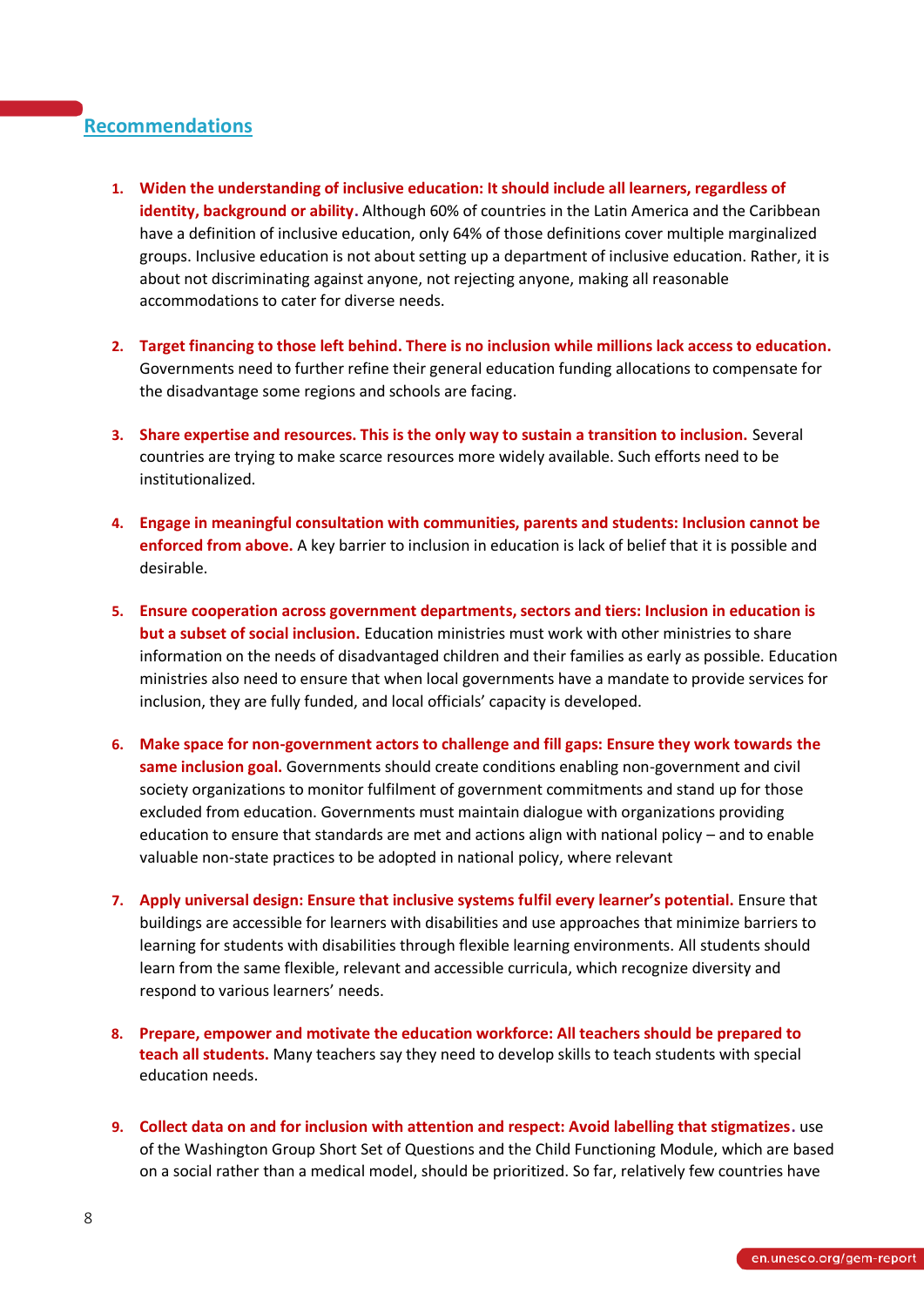incorporated them. Administrative systems should collect data not only on categories of students for inclusive education planning, budgeting and service provision, but also on the experience of inclusion. However, the desire for detailed or robust data should not take priority over ensuring that no learner is harmed.

**10. Learn from peers: A shift to inclusion is not easy.** Non-government cross-national networks and education networks promote knowledge-sharing on aspects of inclusive education. To contribute to this peer learning process, the Global Education Monitoring Report provides country descriptions of approaches to inclusion in education as part of its new Profiles Enhancing Education Reviews (PEER) website. Countries in the region must work together, using such resources as a basis and taking advantage of multiple opportunities for policy dialogue, to steer their societies to appreciate diversity as something to celebrate, not a problem to rectify.